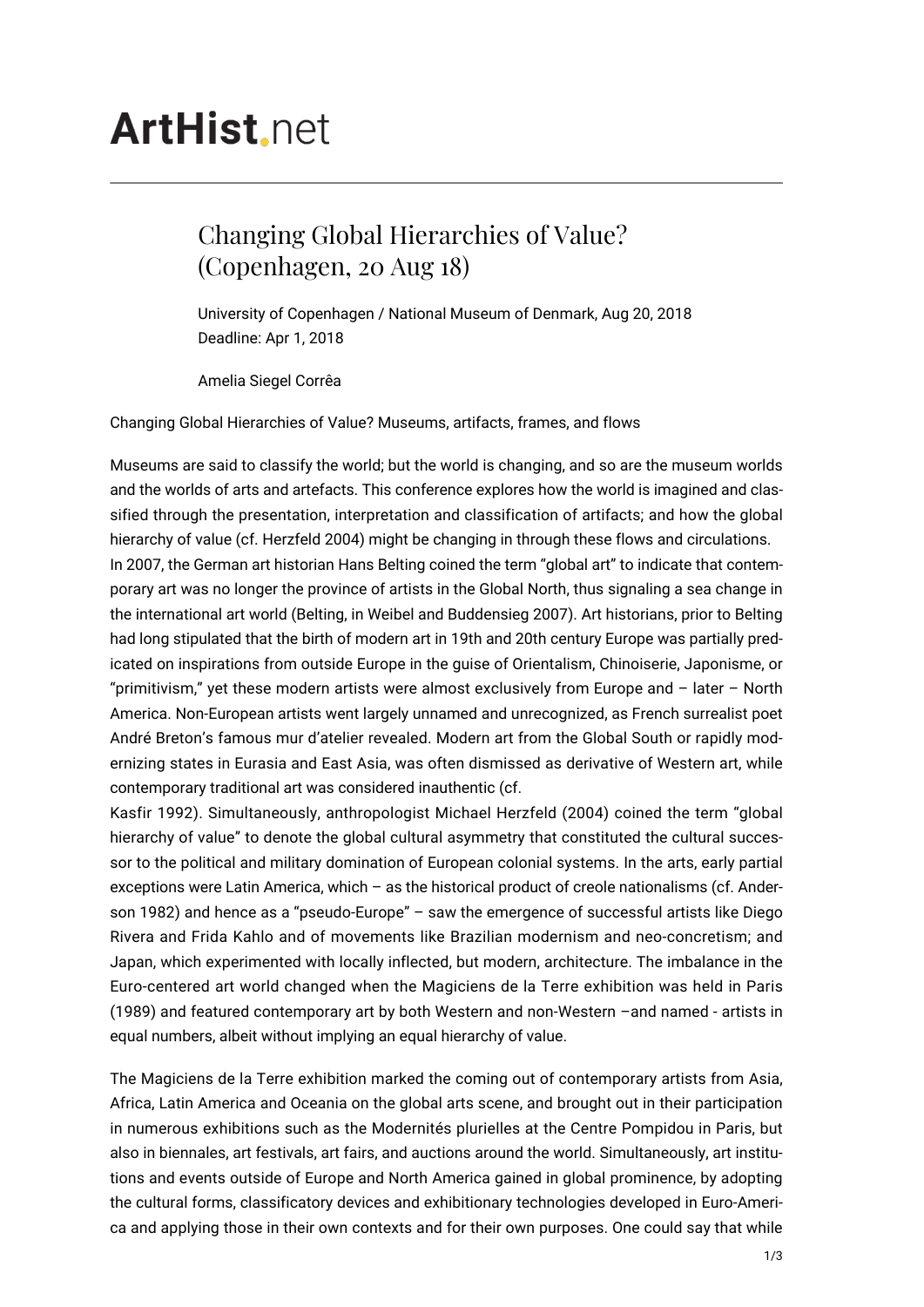the modern period witnessed the emergence of a global Europe, the current "post-postcolonial" period is marked by the globalization of the other continents – at least in terms of the arts: in that sense it is increasingly possible to speak of global Asia, global Africa, global Latin America as geographic entities that challenge the global hierarchy of value.

At the same time, recent decades have seen the unfolding of increasingly interconnected global networks of production, labor, consumption, and capital accumulation, a process broadly known as globalization. But can we also talk of a globalized taste regime or set of preferences à la Bourdieu? Are recently booming or expanding global players in Asia, Africa, and Latin America reconfiguring the relative value of styles, objects, or traditional artifacts, thereby challenging the old Eurocentric order and organization of the good and the beautiful? Even if the West remains the universal unmarked, attention should be given to the ways in which it is now often amplified, mocked, or ironized by non-Western masters of its artistic, architectural, or artisanal forms. How is globalization affecting existing or emerging museums as economic and commercial players in a world of accelerating mass tourism and brand fixation? How is the complex past of European interaction and Eurocentric notions of cosmopolitanism rethought and exhibited today in postcolonial theaters of historical encounter, exchange, or conflict?

This is the final conference of the project 'Global Europe: Constituting Europe from the Outside In through Artefacts' (see <http://globaleurope.ku.dk/>). The Global Europe project explores how the collection, circulation, classification and museum exhibition of objects define Europe from the outside in during Europe's present loss of global hegemony – especially in relation to Japan and four non-European BRICS countries (Brazil, China, India, South Africa), in comparison with the early modern period of European ascendancy. This 'Changing Global Hierarchies of Value?' conference invites both paper proposals on a range of topics that explore global networks of valuation and validation and their local forms and entanglements in the current period. The papers are expected to be empirically grounded, and may  $-$  but do not have to  $-$  refer to the five countries targeted by the Global Europe project.

The keynote speech titled Museum Transactions: Negotiating Knowledges, Governing Cultures will be presented by Professor Tony Bennett of the Institute for Culture and Society of the Western Sydney University in Australia. Tony Bennett is the author of – among many other works – The birth of the museum: history, theory, politics (1995), Pasts beyond memories: evolution, museums, colonialism (2004), and Making culture, changing society (2013); and he currently leads the project 'Museum, Field, Metropolis, Colony: Practices of Social Governance'. For more information, please see

[https://www.westernsydney.edu.au/ics/people/researchers/tony\\_bennett.](https://www.westernsydney.edu.au/ics/people/researchers/tony_bennett)

The conference is convened by Prof Oscar Salemink, Amélia Siegel Corrêa PhD, Jens Sejrup PhD, Caroline Lillelund and Vibe Nielsen, who make up the research team for the Global Europe project.

Please send your abstract (300 words max) and short bio (300 words max) to Marie Yoshida marie.yoshida@nias.ku.dk before April 1st, 2018. For inquiries, please contact Oscar Salemink o.salemink@anthro.ku.dk.